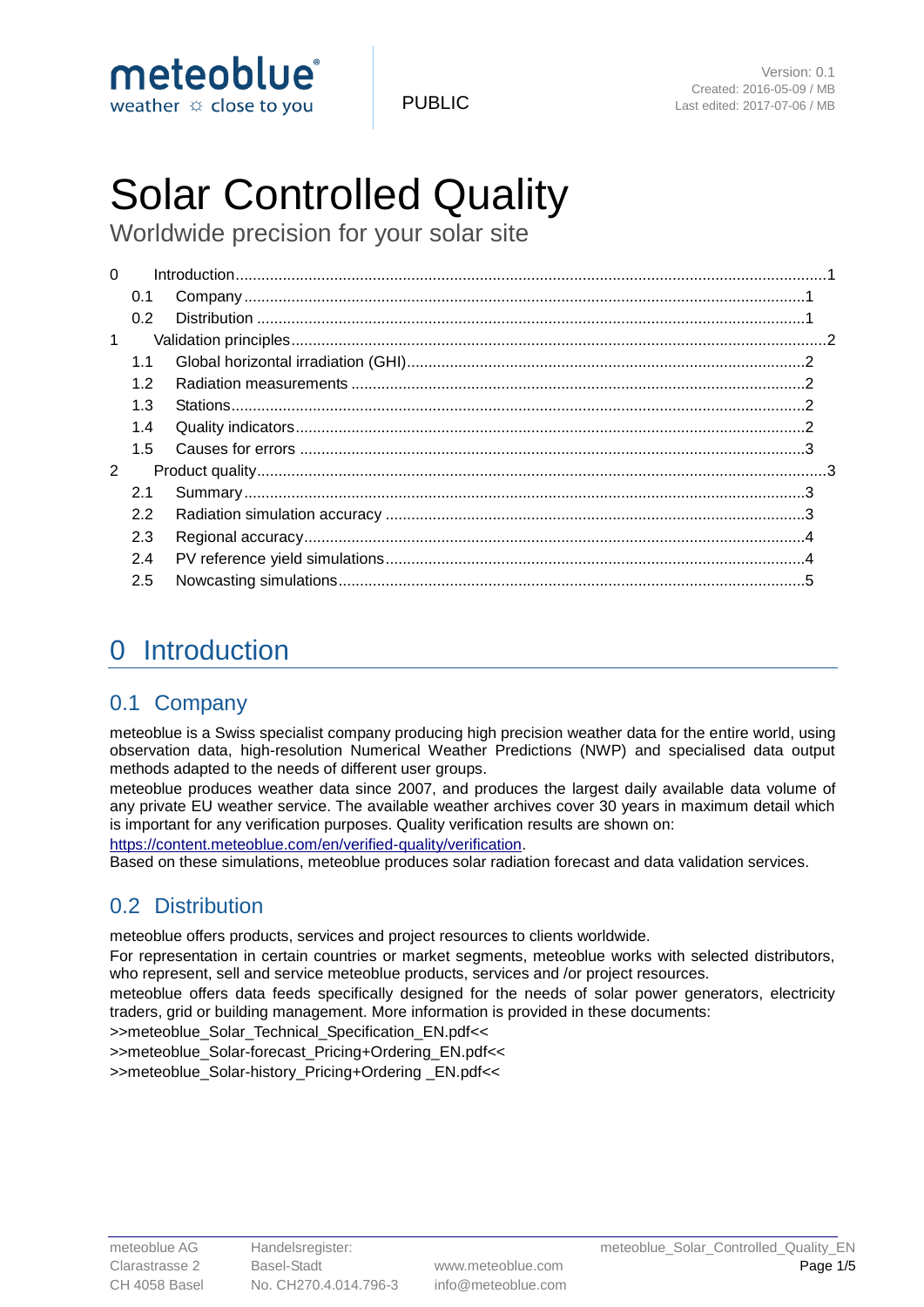

# <span id="page-1-0"></span>**Validation principles**

### <span id="page-1-1"></span>1.1 Global horizontal irradiation (GHI)

The global horizontal irradiation is the most important parameter for all meteoblue solar products. The quality of meteoblue radiation forecast is critical for all solar forecast and history data. Systematic errors are corrected by statistical post processing methods, that are used for all meteoblue services. To prove the high quality of meteoblue radiation forecasts and their worldwide consistency, we validated meteoblue NMM and NEMS models in several extensive studies published at scientific conferences in [2013,](http://content.meteoblue.com/de/content/download/4611/220033/version/1/file/SCRIPT_Bad_Staffelstein_NMM-Strahlungsdaten.pdf) [2014,](https://content.meteoblue.com/de/content/download/4615/220063/version/2/file/SCRIPT_Bad_Staffelstein_Strahlungsvorhersagen+NMM_MOS.pdf) [2015,](https://content.meteoblue.com/de/content/download/4621/220081/version/1/file/SCRIPT_MOS-Optimierte_Prognosen_fuer_PV-Anlagen_20150107.pdf) [2016](https://content.meteoblue.com/mb_admin/content/download/5509/228685/version/1/file/meteoblue_poster_PV-PMC_radiation-variability.pdf) and [2017.](https://content.meteoblue.com/mb_admin/content/download/5527/229831/version/1/file/SCRIPT_Strahlungsprognosen_in+Abhaenigkeit_der_Klimazone_2017.pdf) More recent research showed, that satellite derived radiation data brings substantial improvements to optimize historic time series, intraday and day-ahead forecast. Since 2017 meteoblue automatically implements a weighted average of multiple models to reach the best quality level, as shown in chapter 2.

#### <span id="page-1-2"></span>1.2 Radiation measurements

Radiation measurements are much more challenging than measurements of other weather parameters, such as temperature. Whilst there are more than 10'000 stations with temperature measurements in Europe alone, radiation measurements are only sparsely available and often affected by considerable errors. The *Baseline Surface Radiation Network* (BSRN) is the most reliable data source, and does not include many stations, because of the high level of quality control required. Therefore, meteoblue aimed at including radiation measurements from different data sources into this validation and developed quality controlling (QC) routines to ensure only high quality data would be used for model validation purposes.

#### <span id="page-1-3"></span>1.3 Stations

The radiation data of about 150 stations were included in the QC process, but only 120 passed the QC successfully, with the rating: "Good Quality". An overview of the 120 stations is given in [Figure 1.1.](#page-1-5)



<span id="page-1-5"></span>Figure 1.1 Overview of the 120 stations with radiation measurements constantly validated by meteoblue.

## <span id="page-1-4"></span>1.4 Quality indicators

To analyze radiation forecast of different data sources, common error values have been calculated with algorithms developed and acknowledged by the scientific community and by the solar energy service providers (http://www.mesor.net/docs/MESoR\_Benchmarking\_of\_radiation\_products.pdf). For all stations at least a full year of data has been analyzed in hourly time resolution. The following error values have been calculated:

- ▶ BIAS: Mean Biased Error indicates systematic errors
- rBIAS: relative Mean Biased Error Bias in percent
- ▶ RMSE: Root Mean Squared Error
- rRMSE: relative Root Mean Squared Error RMSE in percent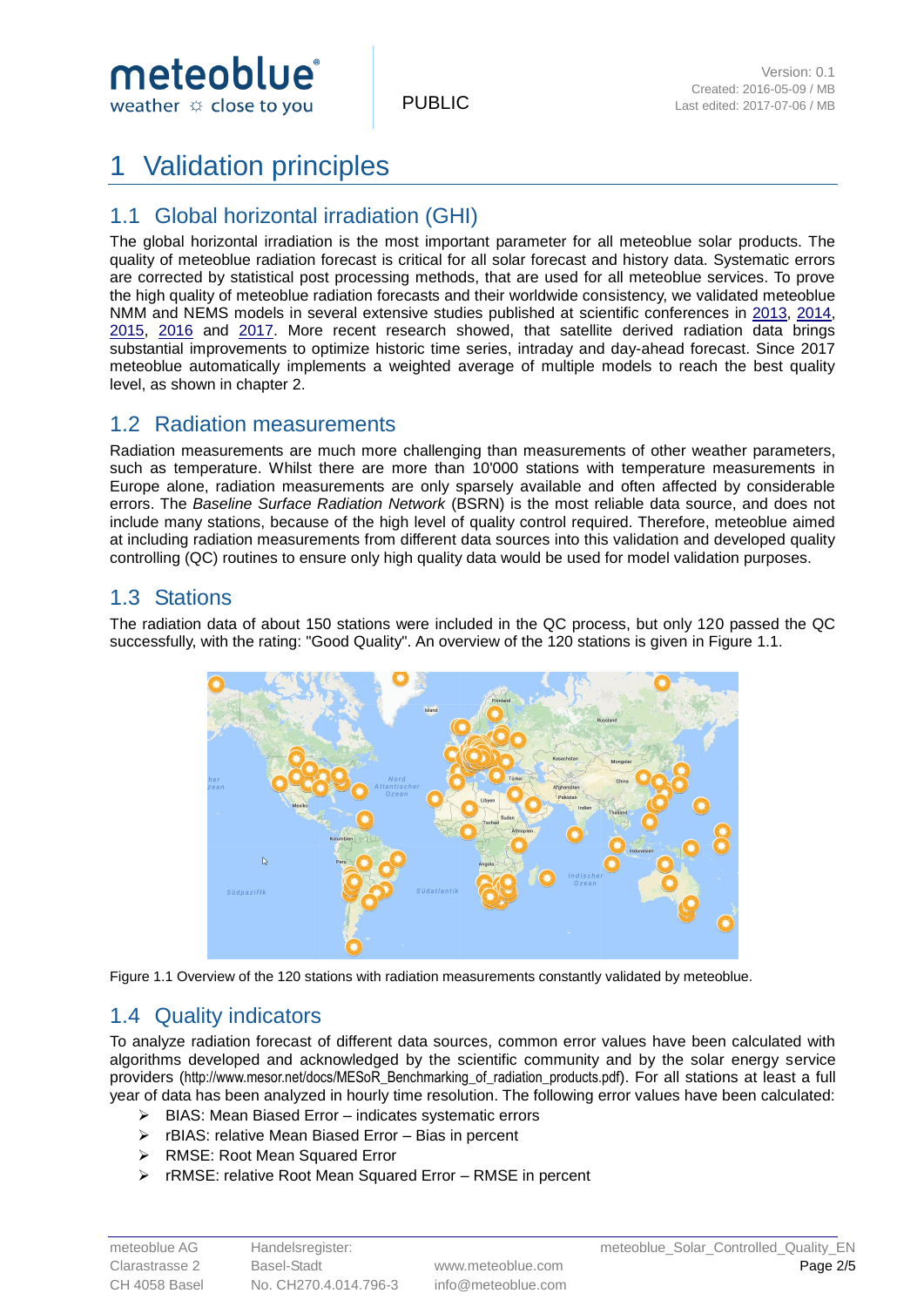

- > MAE: Mean Absolute Error
- rMAE: relative Mean Absolute Error MAE in percent
- $\triangleright$  stddev: Standard Deviation
- $\triangleright$  rstddev: relative Standard Deviation stddev in percent

In the following we use only rMAE and rBIAS as to allow the easy comparison of different graphics.

#### <span id="page-2-0"></span>1.5 Causes for errors

There are different causes for differences between radiation measurements and model simulations. Firstly, a model is a simplified version of the reality and does not receive a perfect reality picture for the calculations. These errors are already introduced at the initialization of the model and increase with the forecast range.

Secondly, a weather model is composed by grid cells with a certain spatial resolution. Hence, the forecast data describe the mean radiation over a defined area with the size of the grid cell, in contrast to a measurement that represent a certain point. Higher variability within a grid cell results in bigger deviations between measurement and model. This is of major importance especially in complex terrain.

Thirdly, there may be problems in appropriately calibrating a model to the exact parameter expression in every location.

Fourthly, there is a possibility of incorrect measurements. High quality radiation measurements require expensive equipment, thorough calibration and regular maintenance. Such errors can (and have been proven to) be substantial, especially when coming from unknown or not controlled data sources.

Quality issues of observation data are even more substantial for measurements of power output from solar generators. Beside the described issues soiling and shading problem often appears. Thoroughly quality controlling is inevitable for a valid evaluation of data quality.

# <span id="page-2-1"></span>2 Product quality

#### <span id="page-2-2"></span>2.1 Summary

**Hourly mean absolute errors differ between below 10% for subtropical areas and 25% for temperate climates. With satellite observations error for nowcasting or monitoring products are reduced for the actual day (intraday forecast).**

**The intelligent multi model approach implemented in 2017 reduced errors by more than one third on individual locations.** 

**With additional techniques (e.g. MOS), errors might be further reduced. These effects have to, however, be assessed for each specific location (e.g. with QC- [and Validation Reports\)](https://content.meteoblue.com/en/content/download/4569/219807/file/QCandVALID-Report_sample%2001%20O.pdf).**

#### <span id="page-2-3"></span>2.2 Radiation simulation accuracy



<span id="page-2-4"></span>Figure 2.1: Hourly mean absolute errors (rMAE) of meteoblue day-ahead (MOS, NEMS30 & multimodel) and intraday (SAT-OBS & 3h-nowcast) radiation data from 2015 validated on 65 stations.

CH 4058 Basel No. CH270.4.014.796-3 info@meteoblue.com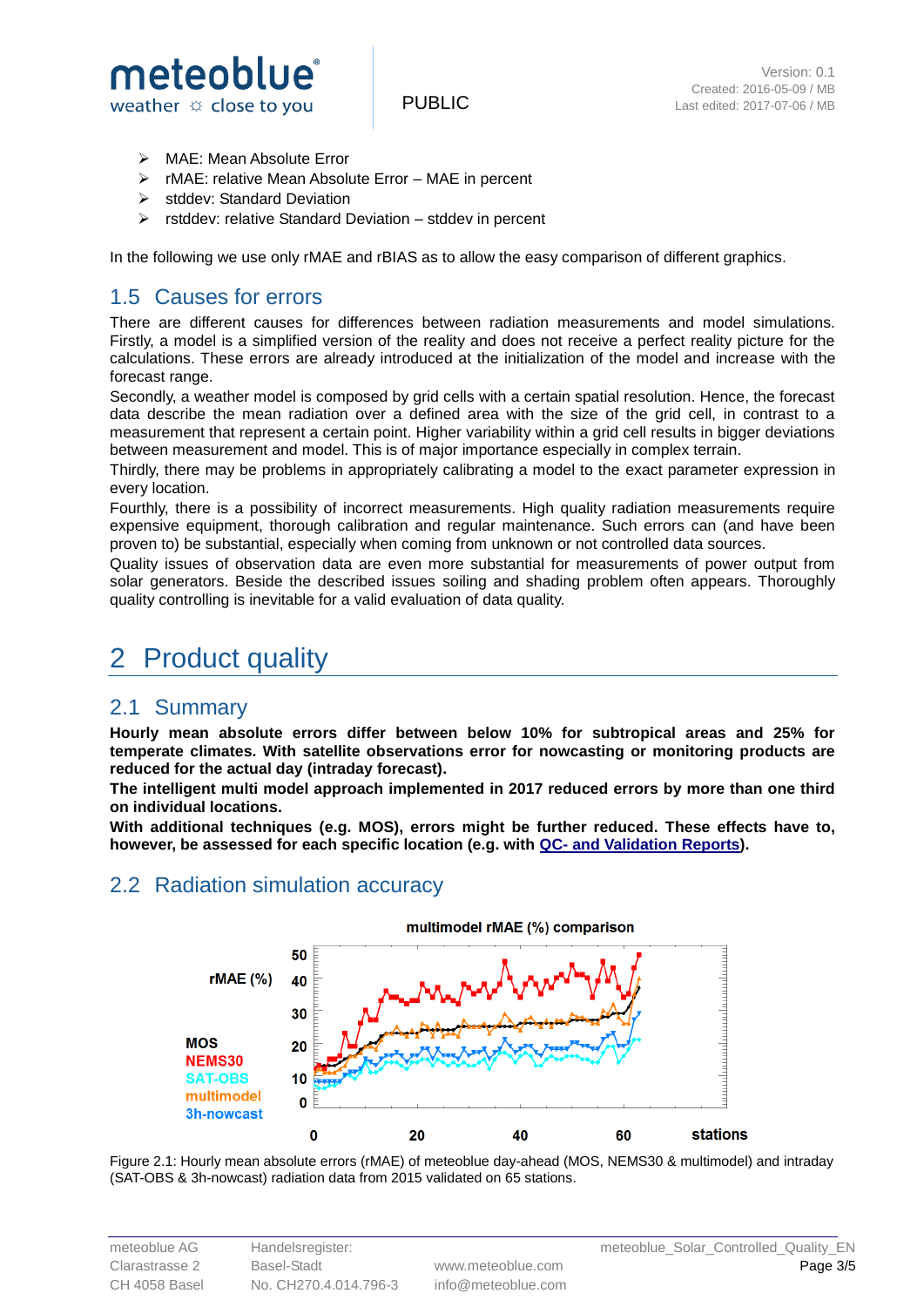

To provide the highest precision meteoblue combines weather and radiation data from many different sources. Beside more than 25 different weather models, meteoblue is using satellite derived radiation observations to calibrate forecast and history data and for nowcasting (intraday forecasting) and monitoring. As shown in [Figure 2.1](#page-2-4) the error values of different sources, respectively their quality levels vary especially for different time horizons. The standard quality level of meteoblue forecast (day ahead) and history data is the multi-model simulation. This is a major improvement, compared to before 2017, when the NEMS30 model was used. For monitoring and nowcasting higher quality can be achieved, when accessing the data of the actual day. Even though the statistical optimization with MOS technology shows hardly improvements, when comparing the absolute errors [\(Figure 2.1\)](#page-2-4), it might still be useful for certain sites as the systematic errors are often reduced (see [Figure 2.2\)](#page-3-2).



<span id="page-3-2"></span>Figure 2.2: Hourly mean biased errors (rBIAS) of meteoblue day-ahead (MOS, NEMS30 & multimodel) and intraday (SAT-OBS & 3h-nowcast) radiation data from 2015 validated on 65 stations.

#### <span id="page-3-0"></span>2.3 Regional accuracy

The error values differ not only for different time horizons but also for different regions, following a simple formula: Less clouds lead to lower errors. Thus arid region might have an rMAE of below 10 %, while inner tropical or temperate climates have error of up to 25%. [Figure 2.3](#page-3-3) shows the quality levels of different data sources and time horizons within different regions: Lower forecast errors can be expected in South Africa and Brazil, while the errors in the French Caribbean are slightly higher. The temperate climate in Central Europe shows errors of about 25 %.



<span id="page-3-3"></span>Figure 2.3: Hourly mean absolute errors (rMAE) of meteoblue day-ahead (MOS, NEMS30 & multimodel) and intraday (SAT-OBS & hour-ahead) radiation data averaged for all stations in a specific region.

### <span id="page-3-1"></span>2.4 PV reference yield simulations

The simulation of PV systems is highly determined by solar radiation. When reference yield simulations are carefully calibrated, the accuracy of these is within the range of the accuracy of radiation simulations. When the PV system is thoroughly configured, the performance of PV yield simulations is expected to be more precisely as the radiation simulation, as the systematic errors (BIAS) are largely eliminated. Higher

CH 4058 Basel No. CH270.4.014.796-3 info@meteoblue.com